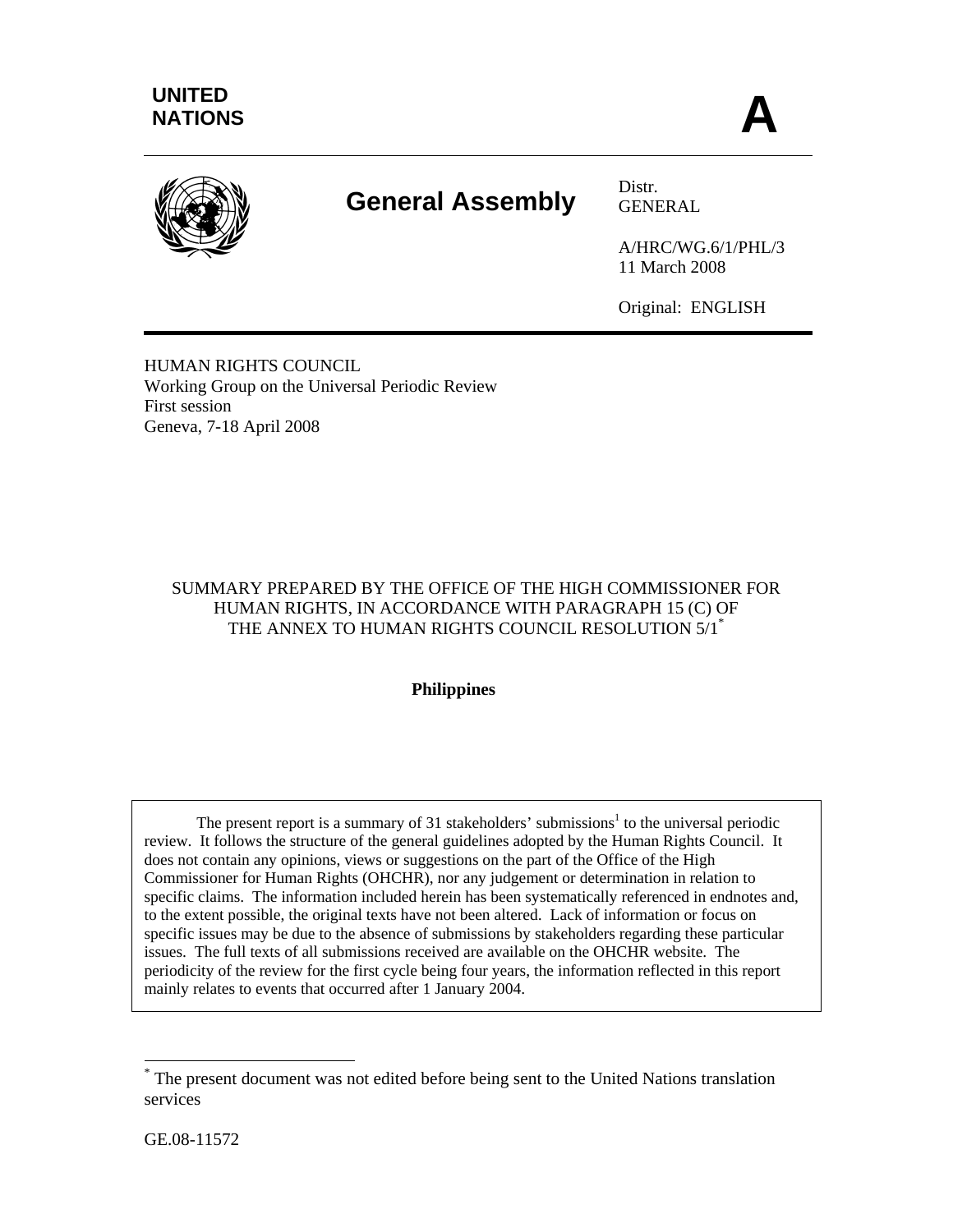# **I. BACKGROUND AND FRAMEWORK**

# **A. Scope of international obligations**

1. The Free Legal Assistance Group (FLAG) noted that the Philippines is not a party to the Optional Protocol to the Convention Against Torture and Other Cruel, Inhuman or Degrading Treatment or Punishment (OP-CAT) and the Rome Statute on the International Criminal Court, and that it has not recognized the provision in the CAT on individual complaints.<sup>2</sup> The Joint submission by NGOs with UN consultative status (JSNGO) also mentioned that the Philippines has not ratified the Convention for the Protection of All Persons from Enforced Disappearance.<sup>3</sup>

# **B. Constitutional and legislative framework**

2. The World Organization Against Torture (OMCT) stated that the Philippines possesses a comprehensive legal framework that, *de jure*, offers vital safeguards to Filipino citizens. However, *de facto*, the law is often inconsistently implemented and enforced. This is due in part to loopholes in the law itself and in part to endemic problems related to poor governance and corruption.4

3. The International Federation for Human Rights and Philippine Alliance of Human Rights Advocates (FIDH  $&$  PAHRA) note that although the Philippines has ratified the ICCPR and the CAT, torture is not criminalised under domestic  $\hat{law}^5$ . According to the Commission on Human Rights of the Philippines (CHRP), laws on issues such as extrajudicial killings, enforced disappearances, internal displacement, compensation to victims of human rights violations and a way to address development initiatives which poses a threat to the rights of the indigenous peoples have yet to be passed. CHRP also noted that while laws on women's rights are quite comprehensive, there is still a need to amend and enact laws dealing with reproductive health, right to health care, an additional protection against trafficking and violence against women.<sup>6</sup>

# **C. Institutional and human rights structure**

4. The CHRP observed that two recent developments have threatened the independence of the Commission: a Supreme Court pronouncement in February 2007 that the CHRP enjoys only "limited fiscal autonomy" and the enactment of the Human Security Act of 2007 granting the Commission prosecutorial powers and more responsibilities, albeit without its knowledge. The CHRP describes itself as the independent monitor of all actions of the Government, stressing that prosecution is a task of the executive.<sup>7</sup>

5. The National Council of Churches in the Philippines (NCCP) stated that the CHRP lacks independence. Adding that, the success of the CHRP is entirely contingent on the cooperation of the police and the Armed Forces, it stated that it cannot go far without the backing of the President and other agencies to provide counterweight.<sup>8</sup> The Asian Indigenous and Tribal People Network (AITPN) highlighted that most of the capacity building programmes are focused on the CHRP, and it recommended that such programmes also be developed for the National Commission on Indigenous Peoples, including for titling indigenous peoples' lands.<sup>9</sup> The Joint submission by NGOs with UN consultative status and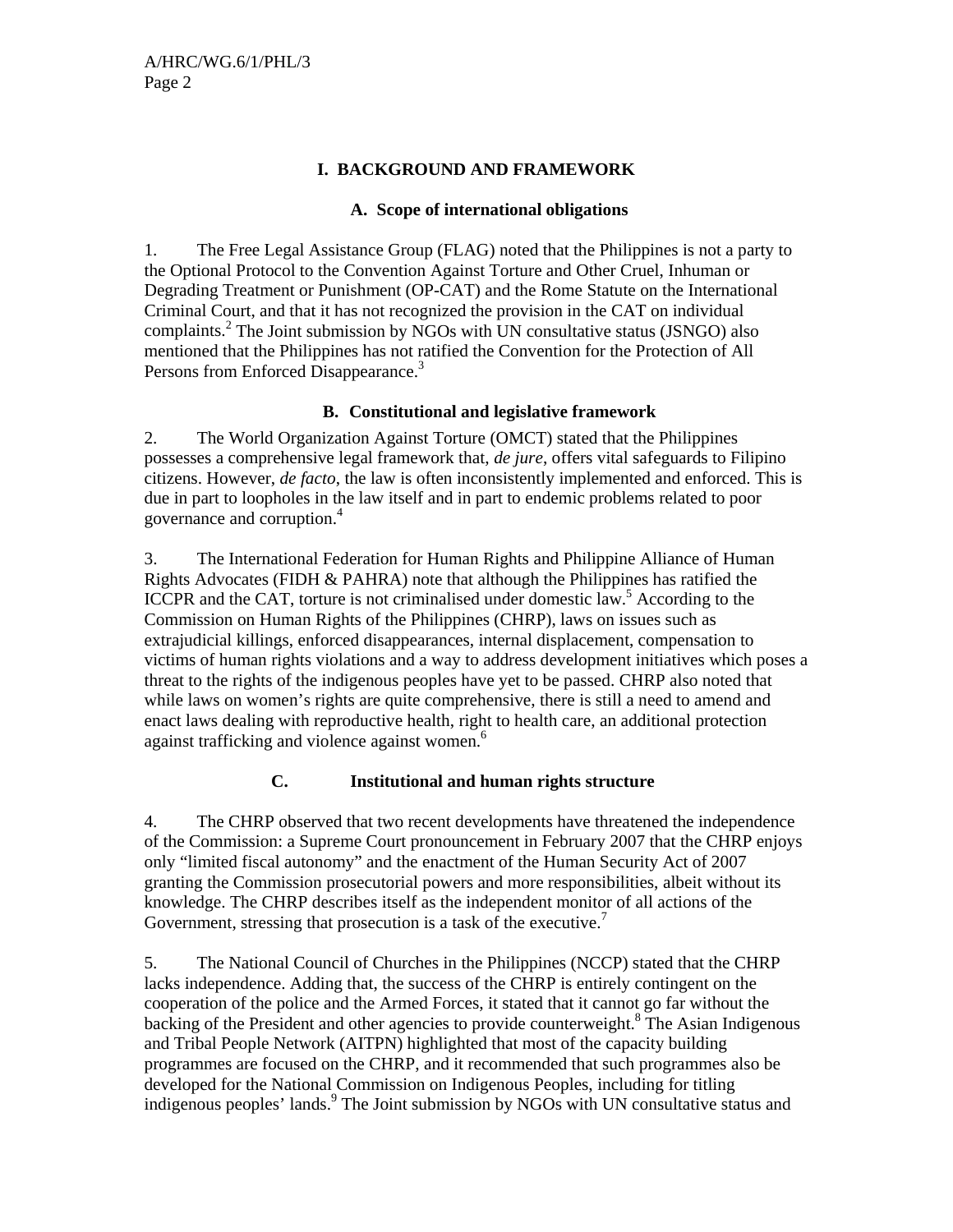endorsed by 29 civil society organizations (JSNGO) noted that the National Human Rights Action Plan was drafted without the participation of human rights groups in the Philippines.<sup>10</sup>

#### **II. PROMOTION AND PROTECTION OF HUMAN RIGHTS ON THE GROUND**

#### **A. Cooperation with human rights mechanisms**

6. AITPN noted that the Philippines has failed to extend a standing invitation to the Special Procedures.<sup>11</sup> The Joint submission by the Working Group on Asia (JSWGA) recommended that the Philippines indicate its willingness to issue a standing invitation.12

#### **B. Implementation of international human rights obligations**

# **1. Equality and non discrimination**

7. AITPN considered the policy of some schools dismissing unmarried female students (but not their male partner) if they got pregnant as being highly discriminatory against girls.<sup>13</sup> The Women's Legal Bureau Inc. (WLB) noted that despite an increase in the number of women legislators, the Congress remains male-dominated.<sup>14</sup> WLB stated that there is no antidiscriminatory legislation protecting lesbians.<sup>15</sup>

#### **2. Right to life, liberty and security of the person**

8. According to AITPN, extrajudicial killings and enforced disappearances remain endemic. AITPN quoted figures from the Alliance for the Advancement of People's Rights (KARAPATAN) which claimed that from January 2001 to June 2007, a total of 885 people had been killed extra-judicially and 183 persons had disappeared. According to AITPN, most of the victims were affiliated with cause-oriented groups, and included human rights activists, lawyers, journalists, church workers, leftist activists and leaders from indigenous communities.16 KARAPATAN documented that during this same period 59 children were victims of extrajudicial killings and four victims of enforced disappearance.<sup>17</sup> AITPN noted that in the Autonomous Region of Muslim Mindanao 7% of the victims of extrajudicial killings from 2001 to 2007 were children.<sup>18</sup> The Internal Displacement Monitoring Centre of the Norwegian Refugee Council (IMDC) noted that in 2006 politically motivated extrajudicial killings in the country reached their highest level since 1986.<sup>19</sup> Human Rights Watch (HRW) observed that this sharp increase in the number of extrajudicial killings coincided with President Arroyo's June 2006 declaration of an "all-out war" against communist insurgents called the National People's Army.<sup>20</sup>

9. Amnesty International (AI) expressed concern that torture and ill-treatment persist within the criminal justice system and the Armed Forces of the Philippines. According to AI, torture often accompanies abductions of suspected rebels or sympathisers. Police often use torture to extract confessions, when pressured to solve a case quickly or in high profile cases.21 JSNGO stated that the Task Force Detainees of the Philippines reported that under the Arroyo administration 125 cases of torture affecting 267 individuals have been documented.<sup>22</sup>

10. KARAPATAN reported that as of October 2007, there remain 235 political prisoners (29 of whom are women) in different prisons and detention centres throughout the Philippines. About 204 of them were arrested by the Arroyo Government, many without a warrant, and charged with criminal cases instead of political ones. $^{23}$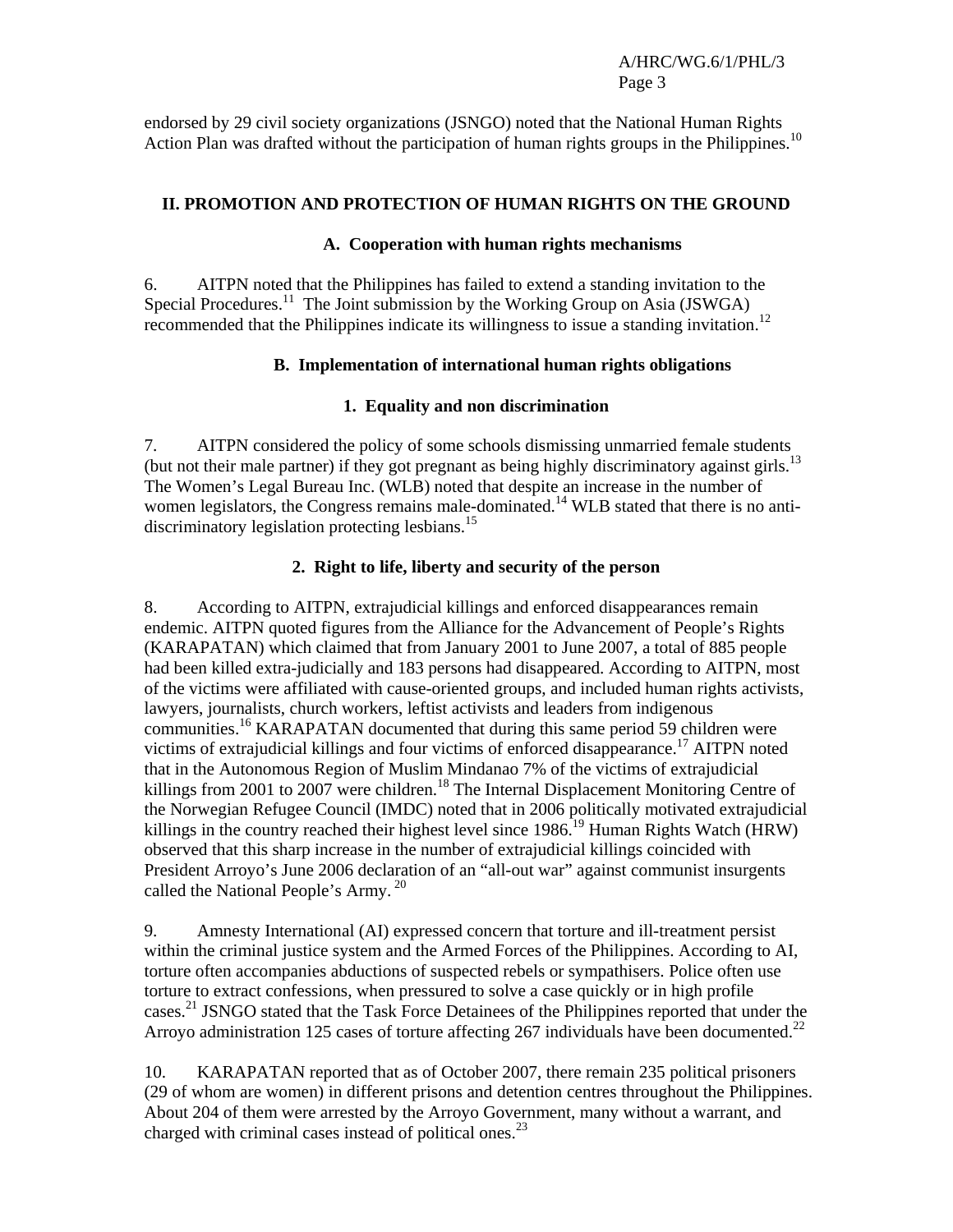11. WLB noted that the number of cases of violence against women reported to the police increased six-fold from 1996 to  $2005.<sup>24</sup>$  OMCT observed that the absence of a law on divorce effectively forces women victims of domestic violence to remain with their abusive husbands. The lack of legislation granting women and men equal rights to administer property during marriage deprives women of their own means and livelihood and makes them economically dependent on their husbands, hence increasing their vulnerability to sustained violence.<sup>25</sup> OMCT recommended that a new act be adopted that foresees the possibility of divorce, in addition to legislation that would ensure women and men have the same rights to administer common assets during marriage.<sup>26</sup>

12. OMCT highlighted that indigenous women, women from poor Muslim communities and women living in rural and conflict-prone areas are particularly vulnerable to violence. Due to the poor economic situation of many women and girls, and despite of the Anti-Trafficking in Persons Act of 2003, the exploitation of Filipino women continues to increase.<sup>27</sup> WLB observed that the Philippines continues to be seen as a source, transit and destination country for cross-border trafficking of women and children for sexual exploitation and forced labour. WLB quoted estimates that a total of 25,000 to 35,000 Filipino women are victims of trafficking every year, a figure that is equivalent to 50 per cent of all women victims of trafficking in Southeast Asia.<sup>28</sup>

13. OMCT mentioned that a manifestation of the impact of poverty upon Filipino women is the feminization of overseas employment. Many Filipino women migrant workers, employed as entertainers and domestic helpers, are exposed to the risk of working conditions akin to slavery and to physical and sexual abuse.<sup>29</sup>

14. AI is concerned that provisions of the Revised Penal Code and the Rules on Criminal Procedure could put individuals at risk of arbitrary detention.<sup>30</sup> JSNGO stated that between January 2001 and September 2007, 409 cases of illegal arrests and detention affecting 1,460 individuals were recorded.31 AI recommended that the Philippines strengthen the provisions of its Criminal Code regulating the safeguards preceding the issue of an arrest warrant and clearly and effectively prohibit arbitrary arrest. It stressed that the Human Security Act must be applied in consistency with these safeguards.<sup>32</sup>

15. Regarding juvenile justice, AI noted that despite an array of legislative and procedural safeguards, minors in detention continue to be at risk of physical or sexual abuse and held in poor conditions.<sup>33</sup> According to AITPN more than 1,000 children in conflict with the law were languishing in sub human conditions in jails together with adult criminals.<sup>34</sup> Prison conditions, noted AITPN, remain deplorable due to overcrowding, sub-standard facilities and lack of basic facilities. Overcrowding resulted in spread of diseases such as tuberculosis and sanitation problems.<sup>35</sup>

# **3. Administration of justice and the rule of law**

16. HRW stated that the Philippines is consistently failing in its obligations under international human rights law to hold accountable perpetrators of politically motivated killings. HRW mentioned that out of hundreds of killings and "disappearances" over the past five years, there have been only two successfully prosecuted cases resulting in the conviction of four defendants. HRW reported that no senior military officers has been convicted either for direct involvement or under command responsibility and stated that the National Police blames failures in the prosecution largely on witnesses' unwillingness to cooperate. HRW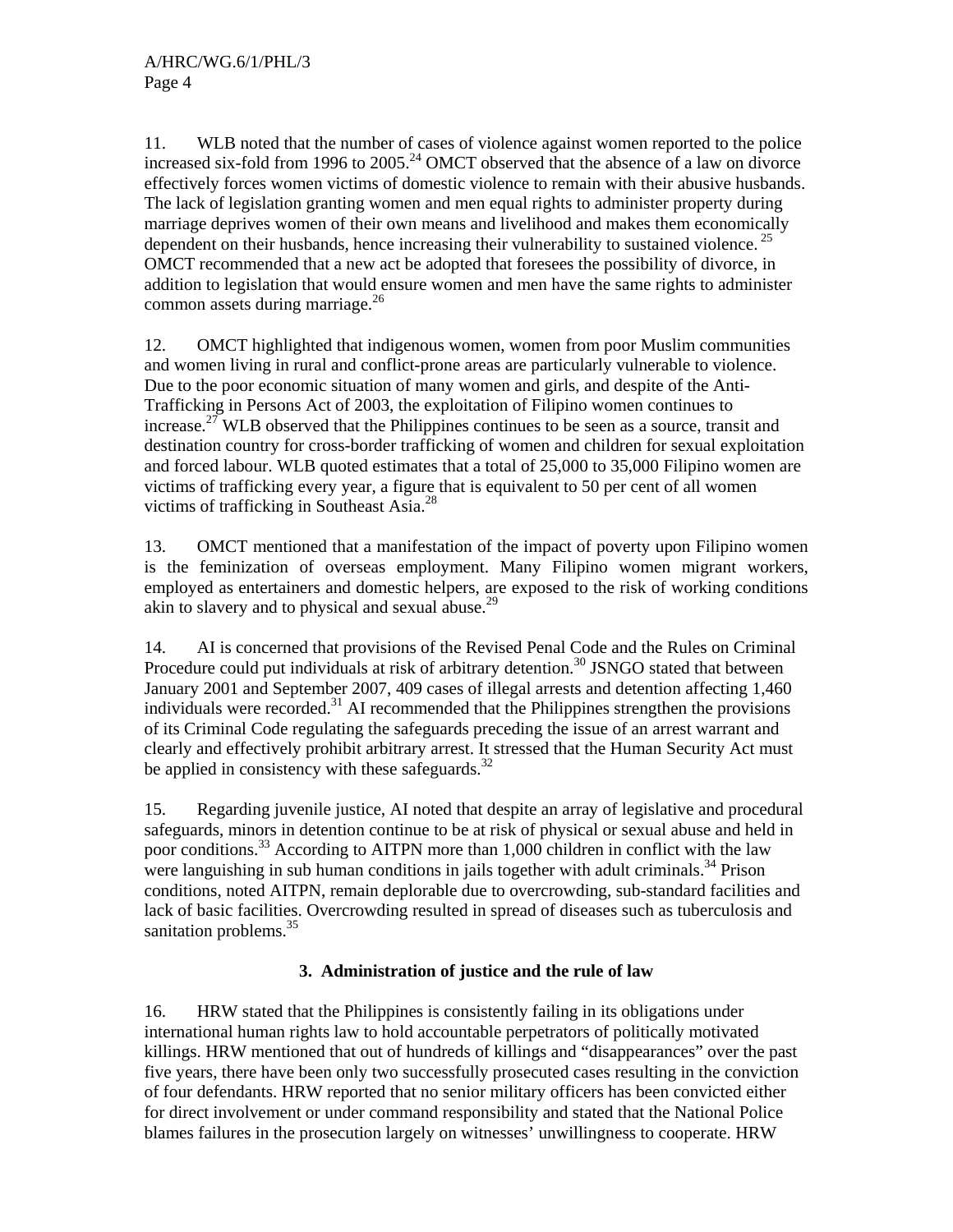considered that an extremely weak witness protection programme exacerbates this problem.<sup>36</sup> According to Diakonie and Action Network Human Rights (D and ANHR), the current Witness Protection Programme is underused and not sufficiently implemented. Human rights NGOs in the Philippines continue to claim that victims prefer the protection of church retreats to Government protection programmes, due to greater safety.<sup>37</sup> The Asian Legal Resource Centre (ALRC) informed that following the 2007 visit of the Special Rapporteur on extrajudicial, summary or arbitrary executions, a human rights activist and witness that spoke with the Special Rapporteur, was killed (on 10 March 2007). ALRC added that victims needing urgent protection and assistance are not being given it, despite repeated appeals.<sup>38</sup>

17. HRW highlighted that in response to domestic and international criticism on failed prosecutions, the State has undertaken a series of specific measures to address extrajudicial killings and enforced disappearances. These initiatives (which include the Task Force Usig, the Melo Commission, measures taken by the Supreme Court, establishment of 99 special courts, creation of other human rights offices). However, according to HRW, these initiatives have done very little to actually resolve the problem.<sup>39</sup> HRW recommended that the Philippines immediately issue an executive order to the Armed Forces and the National Police reiterating the prohibition of extrajudicial killing. It also advises that the State should vigorously investigate and prosecute members of the military implicated in extrajudicial killings or enforced disappearances, particularly those identified by the Melo Commission report.<sup>40</sup> The CHRP mentioned that recently Human Rights Offices in both the Armed Forces at the Philippines and the Philippine National Police have been established.

18. According to the ALRC, the State is doing little to improve the compensation and assistance scheme for victims of violent crimes: the amount of compensation for victims of abuses and violent crimes has not increased and is based on Republic Act 7309, a law granting compensation for victims of unjust imprisonment and victims of violent crimes that was approved 15 years ago.<sup>41</sup> KARAPATAN noted that hundreds of families of victims of killings and disappearances have filed complaints with the CHRP, but for the most part, the institution has failed to thoroughly and consistently investigate and make anyone accountable.<sup>42</sup>

# **4. Right to privacy, marriage and family life**

19. AITPN noted that the provisions of the Code of Muslim Personal Laws permit the marriage of girls under 18 as well as polygamy. <sup>43</sup>

#### **5. Freedoms of religion and belief, expression, association and peaceful assembly, and right to participate in public and political life**

20. In terms of freedom of expression, Reporters Without Borders (RSF) highlighted that the past two years have been marked by murders, physical attacks, arrests, abusive lawsuits and cases of censorship. At least six journalists were killed in 2006 and two in 2007. Defamation is still a criminal offence punishable by imprisonment.<sup>44</sup>

21. According to Frontline (FL), extrajudicial killings, enforced disappearances, arbitrary arrests, ill-treatment and torture in police custody, threats and acts of harassment are major obstacles to the establishment of a favourable environment for human rights activities in the country. At particular risk are defenders working in the fields of women's rights, urban poverty, peasants' rights and workers' rights. Journalists and defenders who are critical of the military or seen as being sympathetic to the communist movement are also targeted according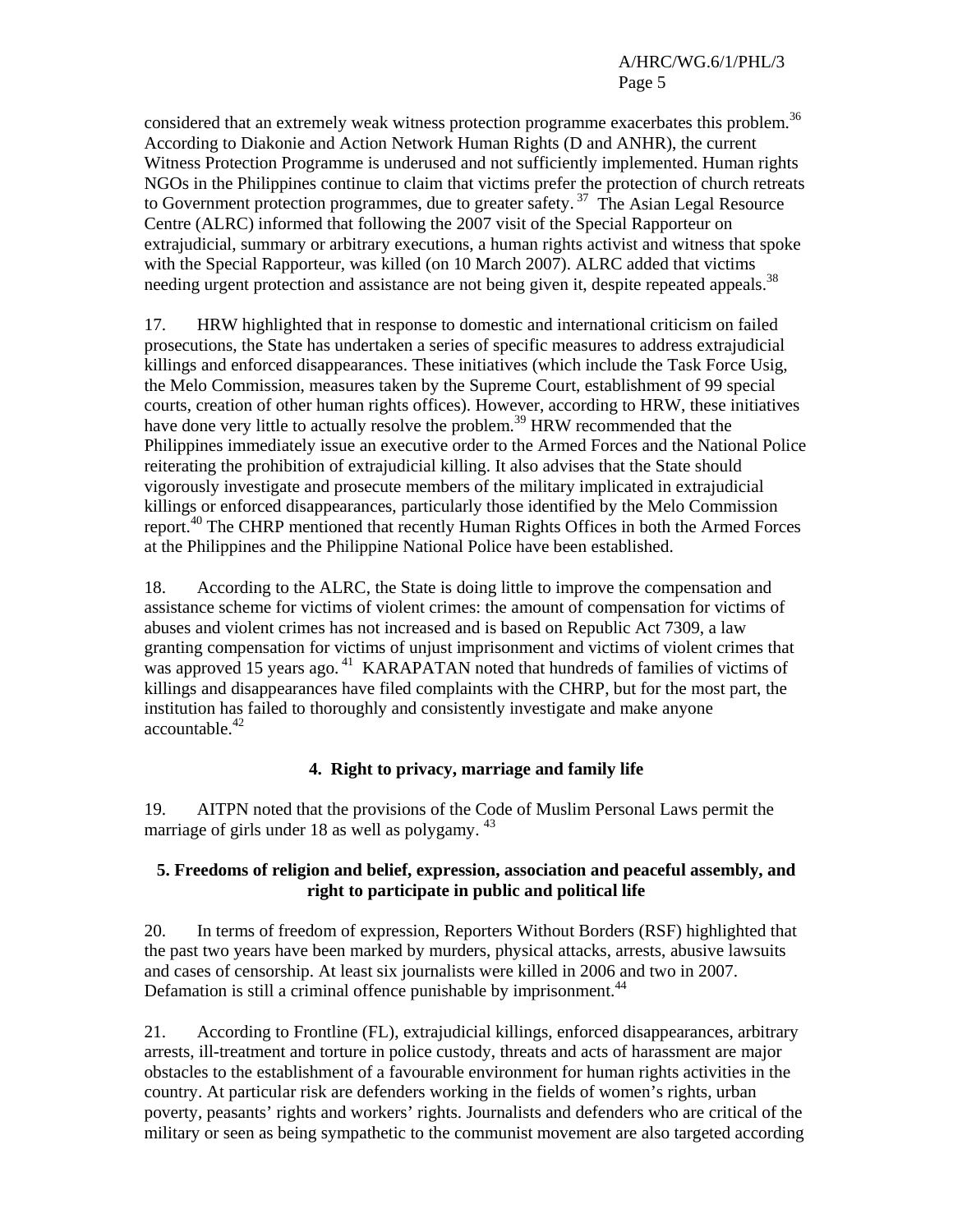to FL which also reports that some defenders have been put at risk by accusations by civilian and military leaders that they are fronts for the communist insurgency or "enemies of the state".<sup>45</sup> The Islamic Human Rights Commission (IHRC) mentioned a case where a farmer who was a member of the Alliance of Farmers in Bulacan (which has itself been declared an 'enemy of the state' by the military) was abducted.<sup>46</sup> AITPN reported that between February 2001 and January 2007, 123 indigenous rights defenders were killed.<sup>47</sup> IPRM, TEBTEBBA and PIPLINKS noted that these killings have occurred in several regions of the country, with the Lumads of Mindanao and the Igorots of the Cordillera being the most targeted groups.<sup>48</sup> The Catholic Agency for Overseas Development & others (CAFOD and others) noted the widespread use of intimidation and force by mining security forces, military and police against indigenous peoples and small-scale miners at mining sites.<sup>49</sup>

22. According to JSNGO, the State has instituted measures that limit NGO and civil society participation in governance: one example is the reconstitution of the Presidential Human Rights Committee (PHRC), which was originally set up as a consultative body between NGOs and the Government under the supervision of the Department of Justice. However, recently supervision of the PHRC was transferred through an administrative order to the Office of the President.<sup>50</sup> GMA Watch (GMA) expressed concern about the existence of a so-called Philippines immigration watch list or blacklist which appeared to include individuals who had criticized the Government's human rights record.<sup>51</sup>

23. ALRC added that security forces use violent means to disperse farmers holding peaceful demonstrations to demand land reform, leading to injuries and arrests. According to ALRC, the police justify their arbitrary acts through a blanket policy of "no permit, no rally" even in instances in which permits are not required or demonstrators have complied with the provisions of the Public Assembly Act of  $1985$ <sup>52</sup>

# **6. Right to work and to just and favourable conditions of work**

24. According to the WLB, the Philippines is undergoing an employment crisis, as manifested by unemployment and underemployment figures which would comprise more than 30 per cent of the labour force. These figures have not really improved since 2000. WLB quoted the latest National Labour Force Survey which stated that workers from the informal sector now comprise 76 percent of the total employed population. A majority of employed women (53 percent in 2002) belonged to the informal economy where they suffered from below minimum wages, the lack of job security and social protection, unsafe working conditions, and poor access to credit, markets, technology and other support services.<sup>53</sup> OMCT mentioned that women make up almost half of Filipino overseas workers. They may be exposed to discrimination and risk becoming victims of physical attacks, sexual assault and verbal, psychological and emotional abuse.<sup>54</sup> According to Ibon Foundation and BAYAN (IF and BAYAN), instead of generating jobs at home, the State actively promotes a labour-export policy: more than 3,000 Filipinos would be going abroad every day to look for work and there are over nine million overseas Filipino workers in 192 countries worldwide – equivalent to one-fourth of the country's labour force.55

25. The Centre on Housing Rights and Evictions (COHRE) noted that child labour is rampant, especially in rural areas.<sup>56</sup> OMCT quoted the UN Common Country Assessment (2004) which found that in 2001 approximately 4 million children between the ages of 5 and 17 were economically active in the Philippines; about 60 per cent of those were found to be engaged in hazardous work and exposed to exploitation. The same Assessment estimated that between 60,000 and 100,000 children are victims of sexual exploitation in the Philippines.<sup>57</sup>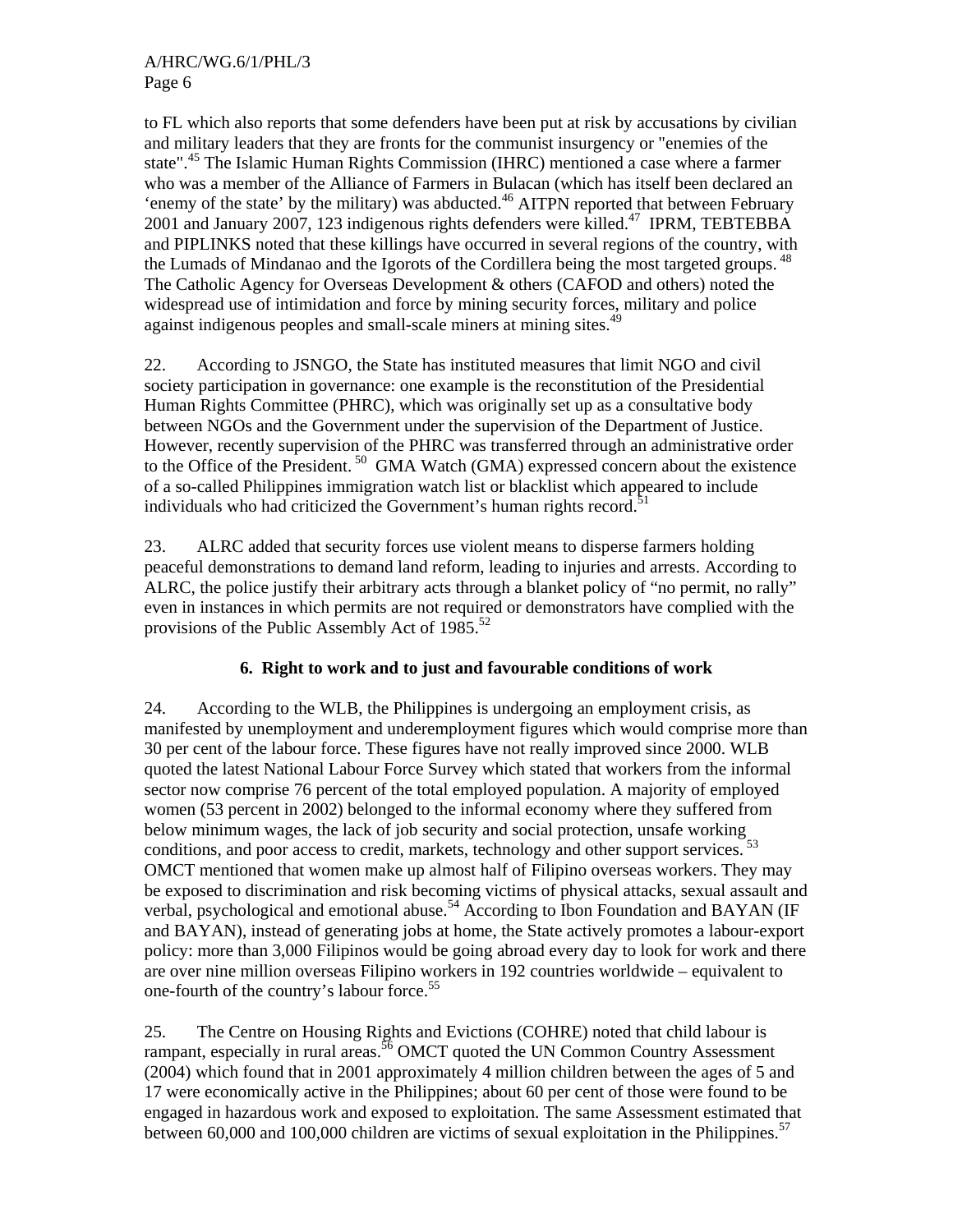According to the Global Initiative to End All Corporal Punishment of Children (GIEACP), corporal punishment is lawful in the home. As of October 2007, a bill was under discussion which would prohibit corporal punishment in all settings.<sup>58</sup>

26. The right to join trade unions is guaranteed under law yet workers continue to experience severe labour repression when they try to uphold their rights according to IF & BAYAN.<sup>59</sup> WLB stated that a mere 10 percent of the employed are currently covered by/members of unions.<sup>60</sup> IF and BAYAN highlighted that in 2006 there were 130 monitored incidents of violations of workers' rights – e.g., physical assaults, illegal arrests, abduction and various forms of harassment, and assaults while on the picket line – affecting 2,012 victims.61 OMCT is concerned that workers' rights are jeopardised and/or disregarded by foreign investment companies in the context of the so-called "export economic zones": OMCT has received information that in these zones workers are denied their rights to strike and to participate in trade union activities.<sup>62</sup>

# **7. Right to social security and to an adequate standard of living**

27. According to OMCT, in order to attract foreign capital and to accelerate domestic economic development, the Philippines has engaged in liberalization initiatives that risk undermining the economic, social and cultural rights of certain communities. OMCT states that farmers struggle in the face of foreign investment and powerful landowners who are converting land from agricultural to industrial use. Indigenous peoples are struggling to protect their ancestral lands from the impact of mining, deforestation, and other development projects.63 JSNGO noted that President Arroyo's 10-Point Pro-Poor Agenda fails to address the issues of poverty and hunger, ignores the role of civil society, and disregards the effect of these economic programmes on grassroots communities.<sup> $64$ </sup> IF and BAYAN stated that total public debt service payments in 2006 were nearly five times combined education, health and housing spending.<sup>65</sup>

28. JSNGO noted that only 42 per cent of the population have access to water and that up to 58 per cent of the groundwater in the Philippines is contaminated with coliform. Water is also fast becoming a commodity due to privatization of water services.<sup>66</sup>

29. Regarding the right to food, IF and BAYAN mentioned that agricultural trade liberalization, combined with State neglect, has increased food insecurity and insufficiency. The country's dependence on foreign sources of food supply has worsened. Some 57 per cent of total households do not meet the  $100\%$  daily dietary energy requirement.<sup>67</sup>

30. Since 2001, a total of 415 cases of agrarian reform and human rights violations have been documented by the Partnership for Agrarian Reform and Rural Development Services (PARRDS).68 FoodFirst Information and Action Network (FIAN) highlighted that since 2001 around 40 farmers nation-wide have been killed in the course of their efforts to claim their land under the Comprehensive Agrarian Reform Programme. In addition, hundreds of land reform petitioner families, or families who have already been awarded land under this land reform programme, have fallen victims to illegal forced evictions, destruction of properties, unwarranted criminal charges, and physical harassment and assault. In many of these cases, FIAN stated that the Philippines has clearly failed to respect, protect and fulfil the right to food of peasant families.<sup>6</sup>

31. Regarding the right to housing, OMCT mentioned that more than one third of the urban population lives in informal settlements – and more than half of these urban poor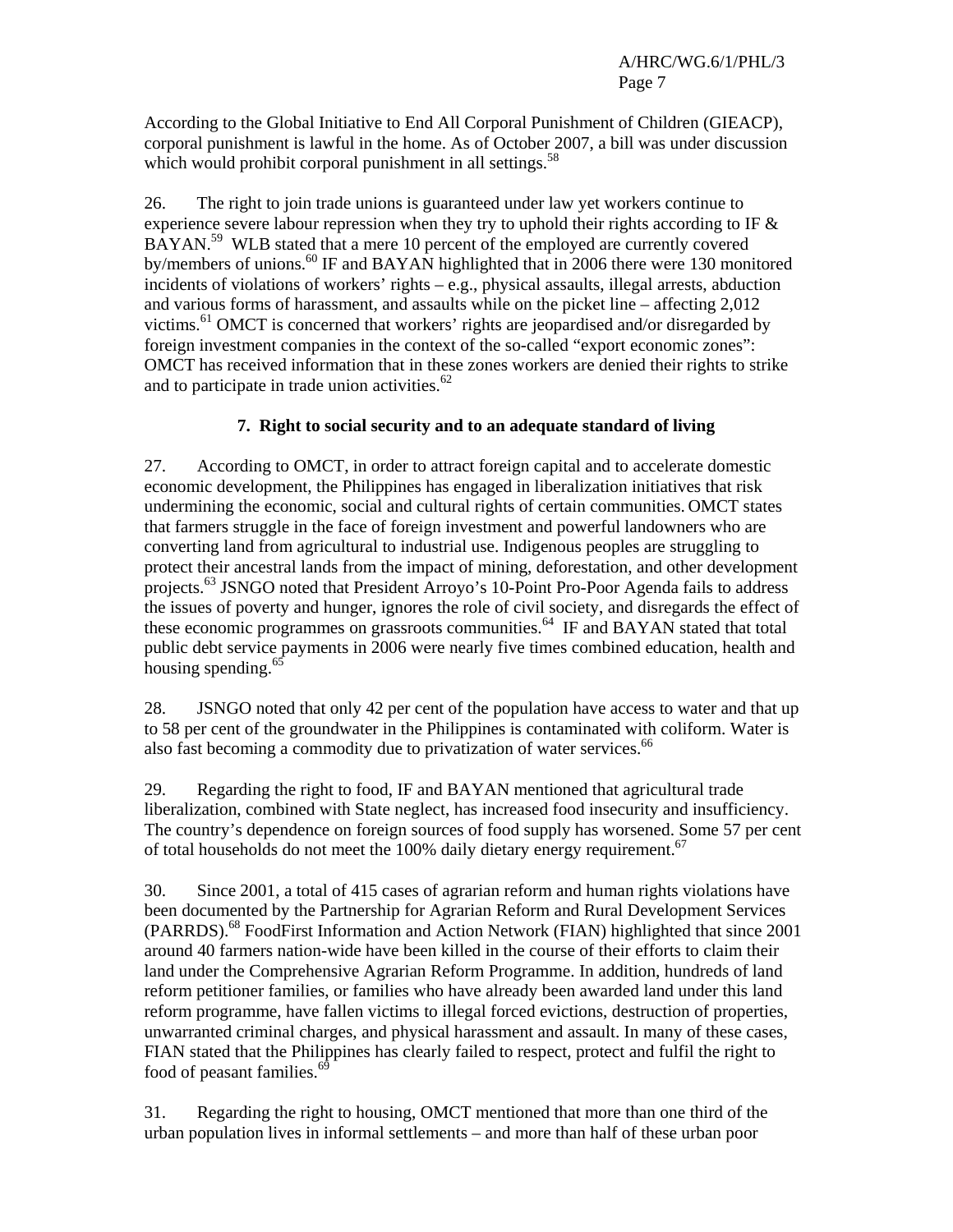A/HRC/WG.6/1/PHL/3 Page 8

families (1.4 million) live in Metro Manila. Despite an Urban Development and Housing Act adopted in 1992, the conditions of urban slum residents have only worsened, and they continue to face the threat of eviction and demolition from both the Government and private landowners.<sup>70</sup> COHRE quoted reports that in Metro Manila alone, between January 2006 and September 2007, large scale evictions affecting some 14,468 families took place.<sup>71</sup> IF & BAYAN noted that housing and community development was allotted just 0.3 per cent of the national budget from 2001 to 2006, or just a third of the allocation in the six-year period before this.<sup>72</sup>

32. IF and BAYAN stated that despite the poor state of Filipinos' health, there is decreasing Government spending on health. Total health expenditures amount to only 3.4 per cent of the country's GDP.<sup>73</sup> The Centre for Reproductive Rights  $(CRR)^{74}$  stated that the Philippines has criminalized abortion without providing clear exceptions to this ban even when the woman's life or health is in danger, when the pregnancy is the result of rape, or when there is medical evidence of foetal impairment. The penalty for women undergoing abortion and for providers ranges from 2 to 6 years in prison. Despite its illegality, resort to abortion is widespread and a large percentage of maternal deaths are due to complications from unsafe abortions.<sup>75</sup> The high maternal mortality ration, which stands at 200 deaths per 100,000 live births, is one of the highest rates in the East and South-east Asia region, according to EnGendeRights (EGR).<sup>76</sup> Studies show that low income women are disproportionately impacted by the ban on abortion and it is estimated that around two-thirds of women who undergo abortion are poor.<sup>77</sup>

33. The CRR added that since there is no national law codifying women's reproductive and sexual rights, they have been left without legal recourse for violations of their internationally protected human rights under domestic law.<sup>78</sup> The Council on Population Health and Welfare, Inc. and the Ateneo de Manila University Human Rights Centre (PNGOC and AMUHRC) stated that the Philippines still does not have a reproductive health policy that guarantees women's right to health services including family planning.79 WLB noted that the State's own figures paint an appalling picture of the reproductive health conditions of Filipino women today.<sup>80</sup> The CRR mentioned the imposition of a ban on artificial contraceptives in Manila City. ${}^{81}$  The CRR also noted that the Department of Health has declared a preference for "natural family-planning" since 2002, and that President Arroyo has stated that the "rhythm method" of contraception, a form of natural family planning, has a 99% rate of success, which is grossly misleading according to the CRR.<sup>82</sup> EGR recommended that the Philippines ensure that women should have access to information and to the full range of contraceptives, including emergency contraceptives; and to safe and legal abortion.<sup>83</sup>

34. EGR also noted that despite the existence of an Adolescent and Youth Health and Development Programme, adolescents do not receive evidence-based information and education on sexuality and reproductive health and services. EGR requested that adolescents must be provided with information and services necessary to enable them to protect themselves from unwanted/coerced sex, unplanned pregnancy, early childbearing, unsafe abortion, HIV/AIDS, and sexually transmitted infections.<sup>84</sup>

#### **8. Right to education and to participate in the cultural life of the community**

35. IF & BAYAN stated that although the Philippines provides tuition-free education in the primary and secondary levels, poverty denies millions of children the right to a decent education. Out of every 100 children who enter First Grade, only 66 percent will finish elementary school, 43 per cent high school and 14 percent college. State spending on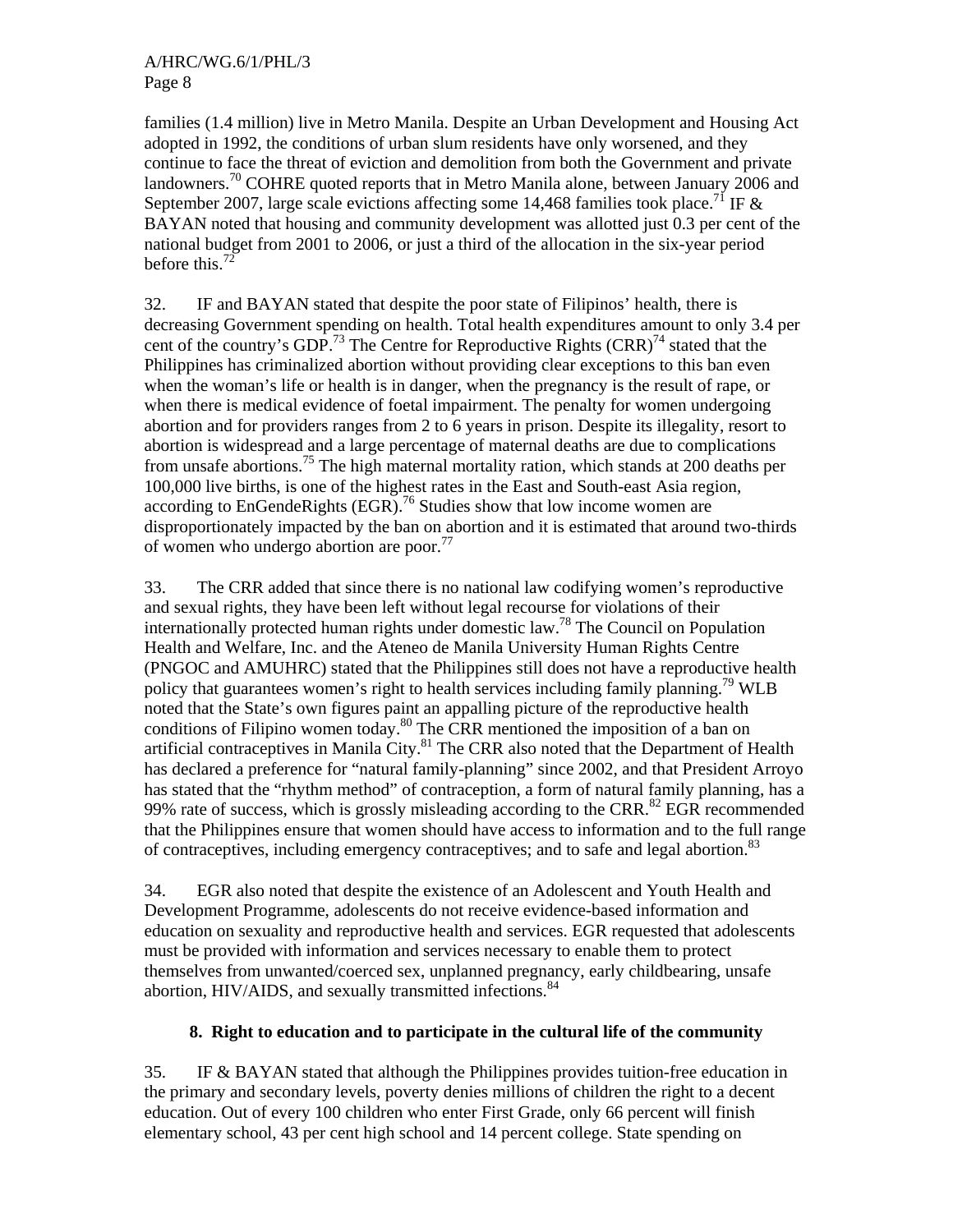education has fallen from a peak of 4.0 per cent of GDP in 1998 to 2.4 percent in 2006.<sup>85</sup> JSNGO quoted the midterm reports on the Millennium Development Goals and the Education for All Development Index indicating that despite the consistent growth in the enrolment rate in basic education, key performance indicators have been declining consistently since 2001. Net enrolment, cohort survival and completion rates for both elementary and secondary levels were all on the decline.<sup>86</sup>

#### **9. Minorities and indigenous peoples**

36. Indigenous Peoples Rights Monitor, Indigenous Peoples' International Centre for Policy and Philippine Indigenous Peoples Link (IPRM, TEBTEBBA and PIPLINKS)<sup>87</sup> noted that indigenous peoples are estimated to be 12-15 million, or 15 per cent of the total population. They occupy more than 10 million hectares of the total landmass of 30 million hectares. According to OMCT, indigenous peoples are among the most marginalised groups in the Philippines, and are often victims of various forms of abuse, violence and exploitation. Furthermore, due to poor living conditions and social exclusion, indigenous children are at risk of becoming involved in armed conflict and being recruited into armed groups. Armed conflict also renders indigenous women and girls more vulnerable to physical and sexual abuse.<sup>88</sup>

37. OMCT added that while, on paper, indigenous peoples' rights are protected and guaranteed by the 1997 Indigenous Peoples' Rights Act (IPRA), in concrete terms the provisions of this Act are systematically undermined by other laws, *inter alia*, the 1995 Mining Code.<sup>89</sup> According to IPRM, TEBTEBBA and PIPLINKS this law, which allows for 100 per cent foreign ownership of mineral lands and the eviction of indigenous communities, violates the collective rights of indigenous peoples.<sup>90</sup> IPRM, TEBTEBBA & PIPLINKS observed that the widespread implementation of extractive industries and other development projects in indigenous territories without their consent is out rightly violating their collective rights and worsening their marginalized situation. Of the 23 mining projects given priority status by the Arroyo administration in 2006, 18 fall within indigenous lands.<sup>9</sup>

38. JSNGO quoted the findings of a fact-finding team led by Rt Honourable Clare Short, British Member of Parliament, to investigate the effects of mining in the Philippines: it noted the havoc mining wreaks on the livelihood, health, and human rights of indigenous peoples and other local communities. By law, it is required that indigenous peoples give their free, prior and informed consent (FPIC) before any project proceed within their territories.<sup>92</sup> The Society for Threatened Peoples (STP) noted that in a number of cases, the indigenous peoples' consent to some projects within their territories was obtained by means of misinformation, misrepresentation, bribery and intimidation.<sup>93</sup> OMCT suggested that the Philippines ensure that the ancestral lands of indigenous peoples are adequately protected from potentially harmful development projects and that it enforce the requirement to obtain the free and informed consent of affected communities prior to the initiation of any commercial activities on their lands, as provided by the IPRA.<sup>94</sup>

39. AITPN  $95$  highlighted that while the Constitution recognizes the right of Muslims and indigenous peoples of Cordillera to self-determination in the form of autonomy, there has not been genuine autonomy for the Cordillera peoples, which according to the Unrepresented Nations and Peoples Organization (UNPO), constitute about 2 per cent of the population of the Philippines.<sup>96</sup> AITPN added that the same applies with regard to the Moros in Mindanao.<sup>97</sup> CAFOD and others mentioned that the National Commission on Indigenous Peoples, rather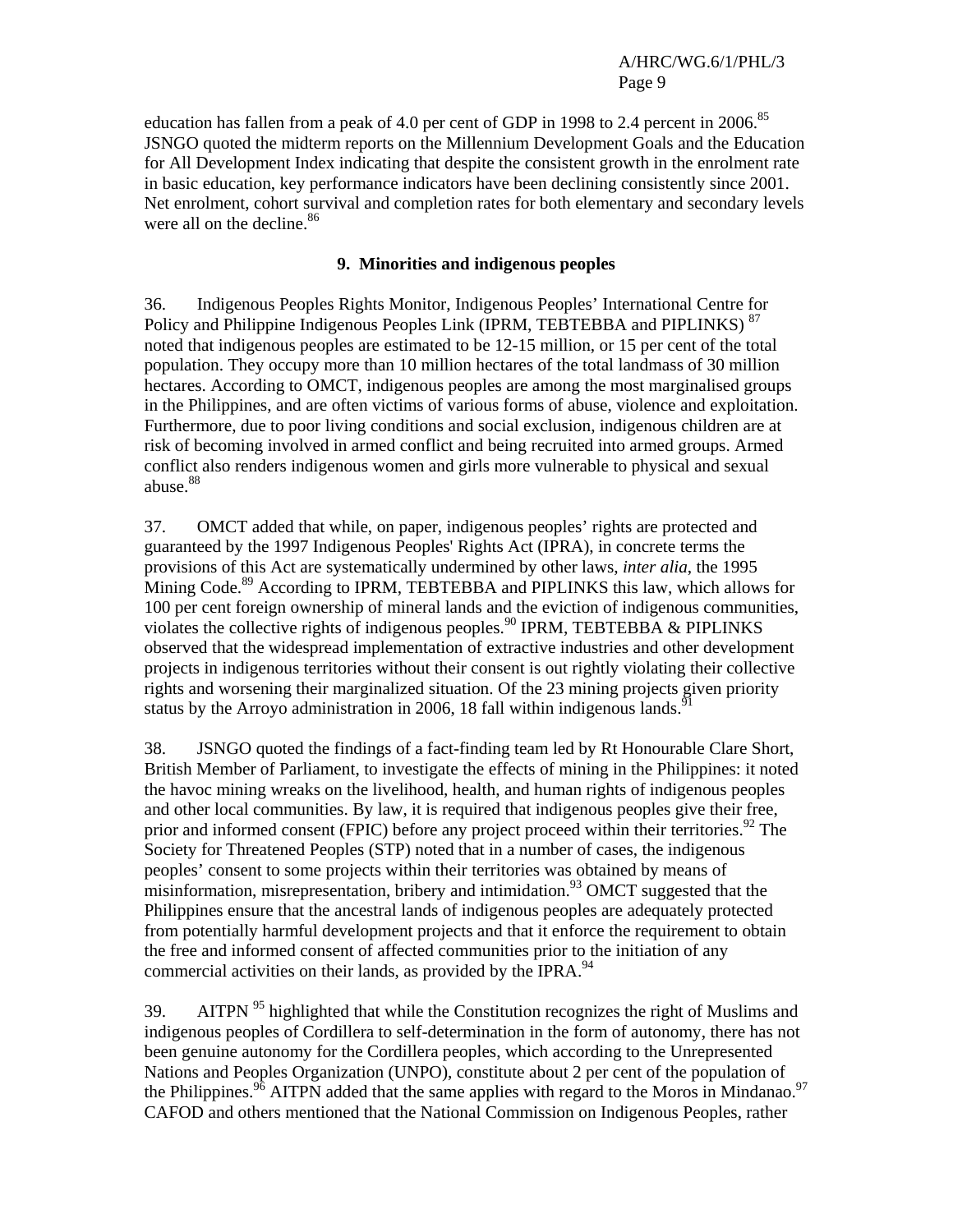than protecting and promoting the rights of indigenous peoples, appears to be facilitating the entry of mining companies.<sup>98</sup>

#### **10. Internally displaced persons**

40. The Internal Displacement Monitoring Centre of the Norwegian Refugee Council (IDMC) noted that armed incidents between Government forces and rebel groups sporadically lead conflict-induced displacement in all regions of the country. However, intense fighting and large-scale displacement is mainly concentrated in the southern island of Mindanao. The majority of the displaced people live in the Muslim-populated areas of the Autonomous Region of Muslim Mindanao, where, according to IDMC, conflict has forced close to two million people from their homes since 2000. During 2006, an estimated 98,000 people were displaced from their homes as a result of armed conflict and human right abuses. 82,000 of these were displaced from their homes in Mindanao.<sup>99</sup>

41. IDMC added that the education of displaced children is often disrupted due to the lack of security and uncertainty about the length of displacement, limited accessibility to education facilities related to the long distances between schools and evacuation centres or the loss of documentation. The access to and availability of food has sometimes been so limited that food-related deaths have been reported. Humanitarian access for aid groups is not always secured and safe. IDMC recommended that the State develop a comprehensive and integrated national policy on internal displacement including clear implementation guidelines.<sup>100</sup>

# **11. Human rights and counter-terrorism**

42. FL reports that the a counter-terrorism law known as the 'Human Security Act' (which came into effect on 15 July 2007) provides for the indefinite detention of terrorism suspects without adequate procedural protections, and permits persons apprehended in the Philippines to be rendered to countries that routinely commit torture, as long as the receiving State provides assurances of fair treatment. The new legislation has been criticised for its vague definition of terrorism which could allow the Philippines to transform less serious offences, such as vandalism, or legitimate acts of protest, into crimes punishable by a mandatory 40 year sentence.<sup>101</sup> Further, FIDH & PAHRA noted that the Act gives extensive power to the Executive, mainly through the newly established "Anti-Terrorism Council" and that the accountability of this body is not addressed in the Act. In addition, arrest without warrant and detention with limited judicial control are extended, whereas it is precisely in such circumstances that torture occurs.<sup>102</sup> FL fears that human rights activities will be further constrained by the broadly drafted anti-terrorism legislation and that it will be used by the Government as a tool to further persecute human rights defenders.<sup>103</sup>

# **III. ACHIEVEMENTS, BEST PRACTICES, CHALLENGES AND CONSTRAINTS**

43. AI notes that in June 2006, the Congress of the Philippines approved a Bill abolishing the death penalty. The President subsequently signed the Bill into law.104 A major development in the issue of enforced disappearances, according to JSNGO, was the promulgation by the Supreme Court of the rule on the writ of amparo for cases of Extrajudicial Executions and Enforced Disappearances.<sup>105</sup> This writ provides orders for protection, inspection and production and referrals for witness protection, noted D & ANHR.<sup>106</sup> AI observed that the amparo procedure is being tested on some key disappearance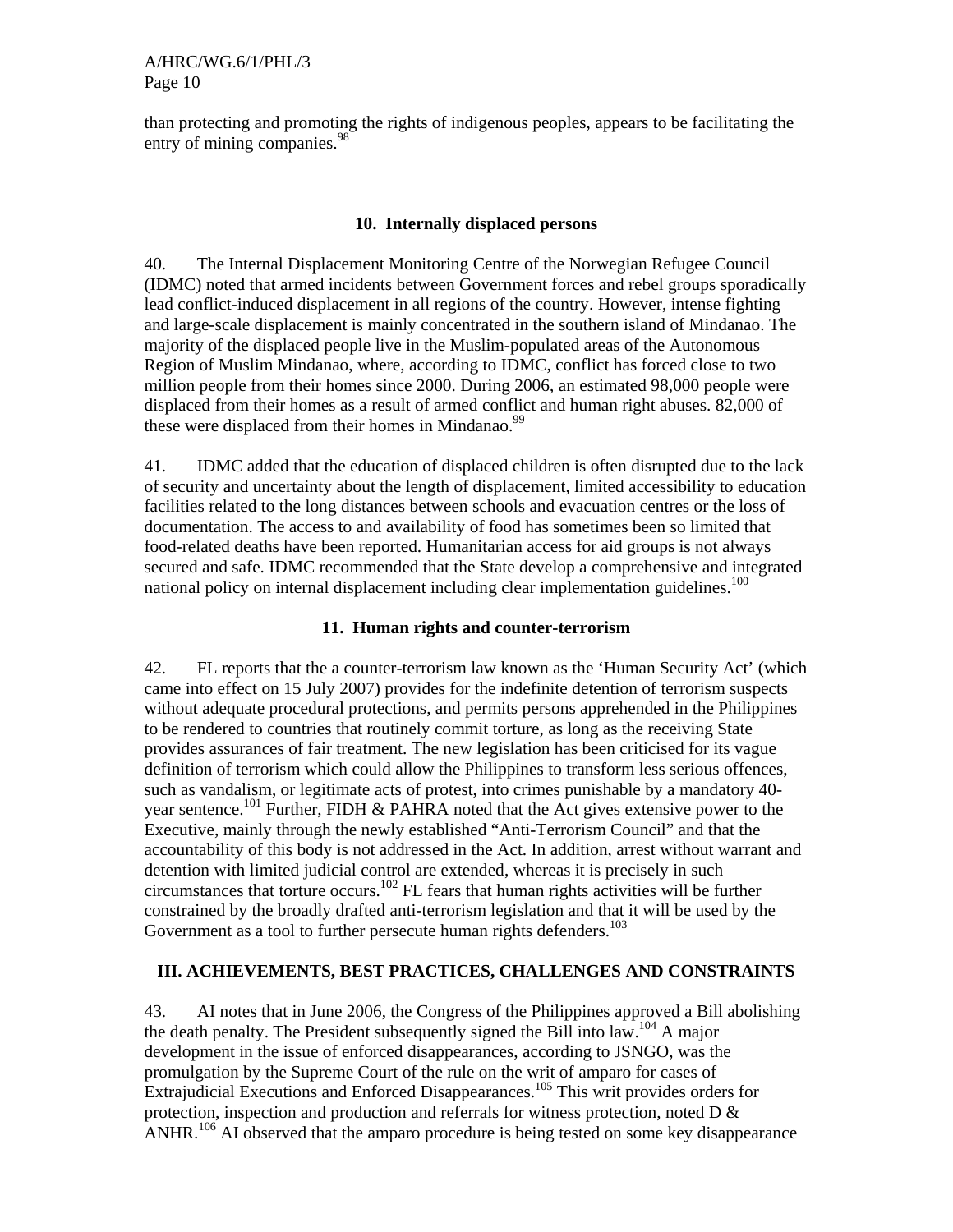A/HRC/WG.6/1/PHL/3 Page 11

cases and its implementation could be a positive step forward. AI however expressed its concern that the implementation of the writ of amparo is endangered by the issuance by the President of Administrative Order 197, which calls for "legislation for safeguards against disclosure of military secrets and undue interference in military operations inimical to national security". This may be an attempt by the Government to counter amparo writs by invoking national security or confidentiality of information.<sup>107</sup>

#### **IV. KEY NATIONAL PRIORITIES, INITIATIVES AND COMMITMENTS**

44. [n/a]

#### **V. CAPACITY BUILDING AND TECHNICAL ASSISTANCE**

---

45. [n/a]

#### *Notes*

 $\overline{\phantom{a}}$ 

#### Civil Society:

1. AI: Amnesty International, UPR submission, November 2007\*

2. AITPN: Asian Indigenous and Tribal People Network, UPR submission, November 2007\*

3. ALRC: Asian Legal Resource Centre, UPR submission, November 2007\*

4. CAFOD & others: joint submission by Catholic Agency for Overseas Development, Columban Faith and Justice Office, Indigenous Peoples Links, Irish Centre for Human Rights, National University of Ireland Galway, IUCN Commission Environmental, Economic and Social Policy and Trocaire, UPR submission, November 2007

5. COHRE: Centre on Housing Rights and Evictions, UPR submission, November 2007\*

6. CRR: Center for Reproductive Rights, UPR submission, November 2007

7. D and ANHR: Diakonie and Action Network Human Rights, Joint UPR submission, November 2007

8. EGR: EnGendeRights, UPR submission, November 2007

9. FIAN: FoodFirst Information and Action Network, UPR submission, November 2007\*

10. FIDH and PAHRA: International Federation for Human Rights\* and Philippine Alliance of Human Rights Advocates, Joint UPR submission, November 2007

11. FLAG: Free Legal Assistance Group, UPR submission, November 2007

12. FL: Front Line, UPR submission, November 2007\*

13. GIEACP: Global Initiative to End All Corporal Punishment of Children, UPR submission, November 2007

14. GMA: GMA Watch, UPR submission, November 2007

 $<sup>1</sup>$  The following stakeholders have made a submission (all original submissions are available in full text</sup> on: www.ohchr.org):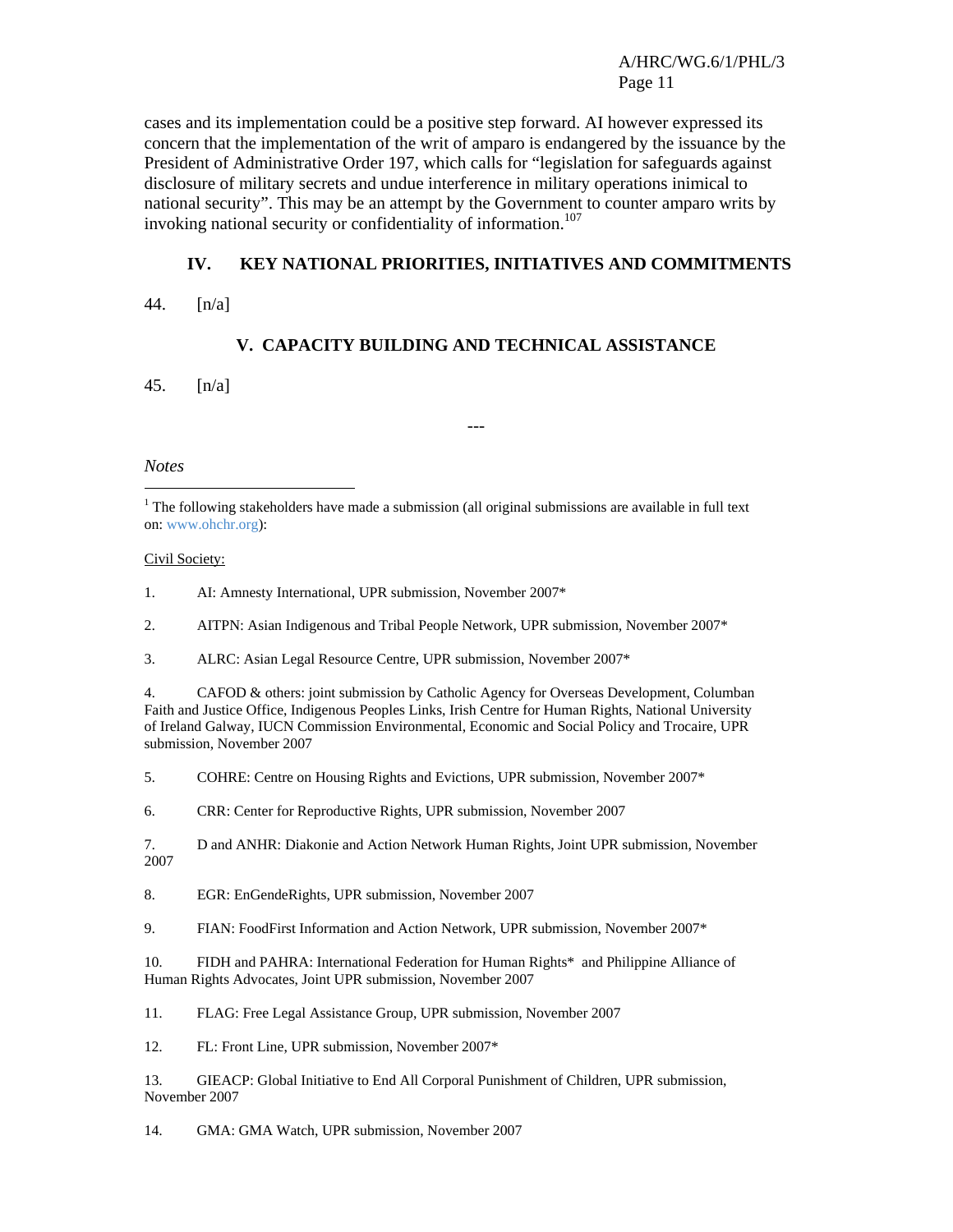$\overline{\phantom{a}}$ 

15. HRW: Human Rights Watch, UPR submission, November 2007\*

16. IF and BAYAN: Ibon Foundation and BAYAN, Joint UPR submission, November 2007

17. IDMC: Internal Displacement Monitoring Centre of the Norwegian Refugee Council, UPR submission, November 2007\*

18. IPRM, TEBTEBBA & PIPLINKS: Indigenous Peoples Rights Monitor, Tebtebba Foundation\* (Indigenous Peoples' International centre for Policy) and Philippine Indigenous Peoples Link, Joint UPR submission, November 2007

19. IHRC: Islamic Human Rights Commission, UPR submission, November 2007

20. Joint submission by NGOs with UN consultative status and endorsed by 29 civil society organizations (JSNGO): With UN Consultative Status: the Federation Internationale des Ligues des Droits de L'Homme (FIDH), Asia Forum for Human Rights and Development (Forum-Asia), the Philippine Human Rights Information Center (PhilRights), Families of victims of Involuntary Disappearance (FIND); and, endorsed by the following organizations without Consultative Status: the Philippine Alliance of Human Rights Advocates (PAHRA), Task Force Detainees of the Philippines (TFDP), Association of Major Religious Superiors in the Phil. (AMRSP), Justice, Peace and Integrity of Creation Commission-AMRSP (JPICC-AMRSP); Balay Rehabilitation Center Inc., Claimants 1081; Moro Human Rights Center (MHRC), Philippine Network of Rural Development Inc.) PhilNet-RDI); Medical Action Group (MAG), Kasarinlan Kalayaan (SARILAYA), University Center for Human Rights Education (UCHURE), Citizens' Council for Human Rights (CCHR), Center for Migrant Advocacy (CMA), TEACHERS, Social Watch-Phil., Action for Economic Reform (AER), Education-Network (E-net), Legal Resource Center-Kasama ng Kalikasan (LRC-KSK), Bukal Sining, Freedom from Debt Coalition (FDC), Kilusan para sa Pambansang Demokrasya-Central Luzon (KPD-CL), Alab Katipunan (AK), Pinay Kilos (PINK), Claret Justice and Peace and Integrity of Creation (Claret-JPIC), Phil. NGO Liaison Committee on Food Security and Fair Trade (PNLC); Pambansang Koalisyon ng mga Kababaihan sa Kanayunan (PKKK); Focus on the Global South; Justice, Peace and Integrity of Creation-Franciscan Sisters of the Immaculate Conception (JPICC-SFIC); and, the Philippine Coalition for International Criminal Court (PCICC), Mindanao Peoples' Peace Movement (MPPM), UPR submission, November 2007\*

21. Joint submission by the NGO Working Group on Asia (JSWGA): Caritas Internationalis, Church World Service\*, Congregation of Our Lady of Charity of the Good Shepherd\*, International Center for Law in Development, Lutheran Office for World Community, Karapatan, National Council of Churches in the Philippines, Philippines Working Group / Asia – Pacific Forum, Presbyterian United Nations Office, United Church of Christ, United Methodist Church\*, General Board of Church and Society\*, World Council of Churches\*, World Student Christian Federation, the Lutheran World Federation\*, World Student Christian Federation, UPR submission, November 2007

22. KARAPATAN: Alliance for the Advancement of People's Rights, UPR submission, November 2007

23. NCCP: National Council of Churches in the Philippines, UPR submission, November 2007

24. OMCT: World Organization Against Torture, UPR submission, November 2007\*

25. PARRDS: Partnership for Agrarian Reform and Rural Development Services, Inc. UPR submission, November 2007

26. PNGOC and AMUHRC: Council on Population Health and Welfare, Inc. and the Ateneo de Manila University Human Rights Center, Joint UPR submission, November 2007

27. RSF: Reporters Without Borders, UPR submission, November 2007\*

28. STP: Society for Threatened Peoples, UPR submission, November 2007\*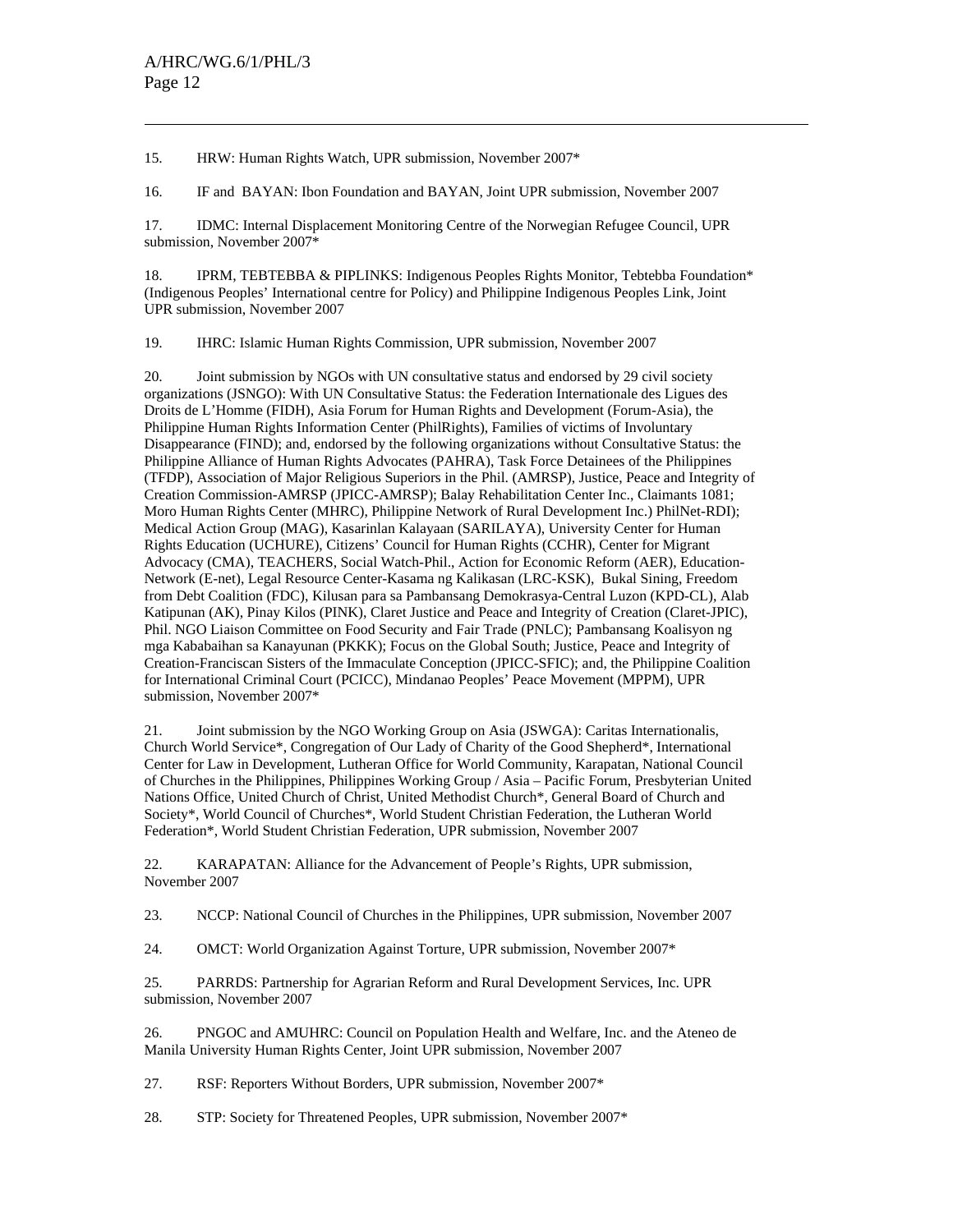29. UNPO: Unrepresented Nations and Peoples Organization, UPR submission, November 2007

30. WLB: Women's Legal Bureau Inc., UPR submission, November 2007

National Human Rights Institution:

31. CHRP: Commission on Human Rights of the Philippines, UPR submission, November 2007\*\*

NB: \* NGOs with ECOSOC status; \*\* National Human Rights Institution with A status.

 $2^2$  Free Legal Assistance Group, UPR submission, November 2007, p. 1

<sup>3</sup> Joint submission by NGOs with UN consultative status and endorsed by 29 civil society organizations, UPR submission, November 2007, p. 2

4 World Organization Against Torture, UPR submission, November 2007, p. 1

<sup>5</sup> International Federation for Human Rights and Philippine Alliance of Human Rights Advocates, Joint UPR submission, November 2007, p. 3

6 Commission on Human Rights of the Philippines, UPR submission, November 2007, p. 3

<sup>7</sup> Commission on Human Rights of the Philippines, UPR submission, November 2007, p. 4

<sup>8</sup> National Council of Churches in the Philippines, UPR submission, November 2007, p. 5

<sup>9</sup> Asian Indigenous and Tribal People Network, UPR submission, November 2007, p. 6

 $10$  Joint submission by NGOs with UN consultative status and endorsed by 29 civil society organizations, UPR submission, November 2007, p. 2

 $11$  Asian Indigenous and Tribal People Network, UPR submission, November 2007, p. 6

<sup>12</sup> Joint submission by the NGO Working Group on Asia, UPR submission, November 2007, p. 2

<sup>13</sup> Asian Indigenous and Tribal People Network, UPR submission, November 2007, p. 3

<sup>14</sup> Women's Legal Bureau Inc., UPR submission, November 2007, p. 4

<sup>15</sup> Women's Legal Bureau Inc., UPR submission, November 2007, p. 4

<sup>16</sup> Asian Indigenous and Tribal People Network, UPR submission, November 2007, p. 1. See also Asian Legal Resource Centre, UPR submission, November 2007, p. 1

<sup>17</sup> Alliance for the Advancement of People's Rights, UPR submission, November 2007, p. 5

<sup>18</sup> Asian Indigenous and Tribal People Network, UPR submission, November 2007, p. 4

<sup>19</sup> Internal Displacement Monitoring Centre of the Norwegian Refugee Council, UPR submission, November 2007, p. 3

<sup>20</sup> Human Rights Watch, UPR submission, November 2007, p. 1

<sup>21</sup> Amnesty International, UPR submission, November 2007, p. 3. See also Asian Legal Resource Centre, UPR submission, November 2007, p. 4

 $^{22}$  Joint submission by NGOs with UN consultative status and endorsed by 29 civil society organizations, UPR submission, November 2007, p. 2

 $^{23}$  Alliance for the Advancement of People's Rights, UPR submission, November 2007, p. 3

24 Women's Legal Bureau Inc., UPR submission, November 2007, p. 3

<sup>25</sup> World Organization Against Torture, UPR submission, November 2007, p. 3

<sup>26</sup> World Organization Against Torture, UPR submission, November 2007, p. 5

<sup>27</sup> World Organization Against Torture, UPR submission, November 2007, p. 3

28 Women's Legal Bureau Inc., UPR submission, November 2007, p. 3

<sup>29</sup> World Organization Against Torture, UPR submission, November 2007, p. 3

<sup>30</sup> Amnesty International, UPR submission, November 2007, p. 1

<sup>31</sup> Joint submission by NGOs with UN consultative status and endorsed by 29 civil society organizations, UPR submission, November 2007, p. 2

<sup>32</sup> Amnesty International, UPR submission, November 2007, p. 4

 $33$  Amnesty International, UPR submission, November 2007, p. 3<br> $34$  Asian Indigenous and Tribal People Network, UPR submission, November 2007, p. 4

34 Asian Indigenous and Tribal People Network, UPR submission, November 2007, p. 4 35 Asian Indigenous and Tribal People Network, UPR submission, November 2007, p. 4

<sup>36</sup> Human Rights Watch, UPR submission, November 2007, p. 2. See also Front Line, UPR submission,

November 2007, p. 3, Diakonie and Action Network Human Rights, Joint UPR submission, November 2007, p. 4

 $37$  Diakonie and Action Network Human Rights, Joint UPR submission, November 2007, p. 4

38 Asian Legal Resource Centre, UPR submission, November 2007, p. 3

<sup>39</sup> Human Rights Watch, UPR submission, November 2007, p. 2-3. See also National Council of Churches in the Philippines, UPR submission, November 2007, p. 3

40 Human Rights Watch, UPR submission, November 2007, p. 4

41 Asian Legal Resource Centre, UPR submission, November 2007, p. 5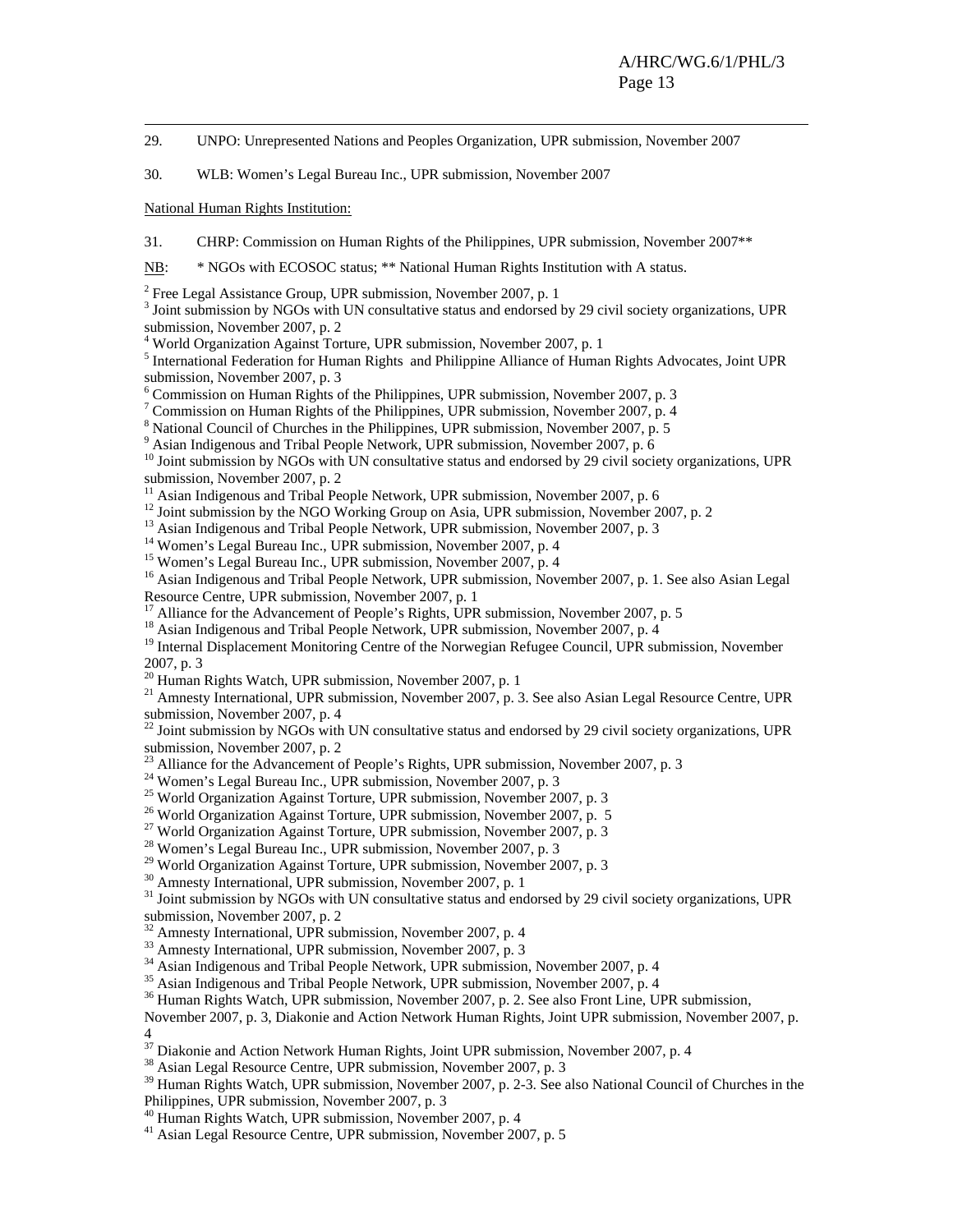<sup>42</sup> Alliance for the Advancement of People's Rights, UPR submission, November 2007, p. 2

48 Indigenous Peoples Rights Monitor, Tebtebba Foundation (Indigenous Peoples' International centre for

Policy) and Philippine Indigenous Peoples Link, Joint UPR submission, November 2007, p. 4

<sup>49</sup> CAFOD & others: joint submission by Catholic Agency for Overseas Development, Columban Faith and

Justice Office, Indigenous Peoples Links, Irish Centre for Human Rights, National University of Ireland Galway,

IUCN Commission Environmental, Economic and Social Policy and Trocaire, UPR submission, November 2007, p. 4

<sup>30</sup> Joint submission by NGOs with UN consultative status and endorsed by 29 civil society organizations, , UPR submission, November 2007, p. 3

52 Asian Legal Resource Centre, UPR submission, November 2007, p. 6

53 Women's Legal Bureau Inc., UPR submission, November 2007, p. 1

- 54 World Organization Against Torture, UPR submission, November 2007, p. 4
- <sup>55</sup> Ibon Foundation and BAYAN, Joint UPR submission, November 2007, p. 2<br><sup>56</sup> Centre on Housing Rights and Evictions, UPR submission, November 2007, p. 6
- 

57 World Organization Against Torture, UPR submission, November 2007, p. 4

<sup>58</sup> Global Initiative to End All Corporal Punishment of Children, UPR submission, November 2007, p. 2

<sup>59</sup> Ibon Foundation and BAYAN, Joint UPR submission, November 2007, p. 2 <sup>60</sup> Women's Legal Bureau Inc., UPR submission, November 2007, p. 2 <sup>61</sup> Ibon Foundation and BAYAN, Joint UPR submission, November 2007, p. 2

 $62$  World Organization Against Torture, UPR submission, November 2007, p. 2

<sup>63</sup> World Organization Against Torture, UPR submission, November 2007, p. 1

 $<sup>64</sup>$  Joint submission by NGOs with UN consultative status and endorsed by 29 civil society organizations, , UPR</sup> submission, November 2007, p. 3<br><sup>65</sup> Ibon Foundation and BAYAN, Joint UPR submission, November 2007, p. 1

 $66$  Joint submission by NGOs with UN consultative status and endorsed by 29 civil society organizations, , UPR submission, November 2007, p. 4<br><sup>67</sup> Ibon Foundation and BAYAN, Joint UPR submission, November 2007, p. 4

<sup>68</sup> Partnership for Agrarian Reform and Rural Development Services, Inc. UPR submission, November 2007, p.

1

<sup>69</sup> FoodFirst Information and Action Network, UPR submission, November 2007, p. 1

70 World Organization Against Torture, UPR submission, November 2007, p. 3

<sup>71</sup> Centre on Housing Rights and Evictions, UPR submission, November 2007, p. 4<sup>72</sup> Ibon Foundation and BAYAN, Joint UPR submission, November 2007, p. 4

<sup>73</sup> Ibon Foundation and BAYAN, Joint UPR submission, November 2007, p. 5  $^{74}$  Center for Reproductive Rights, UPR submission, November 2007, p. 3

<sup>75</sup> Center for Reproductive Rights, UPR submission, November 2007, p. 3

76 EnGendeRights, UPR submission, November 2007, p. 2-3

77 EnGendeRights, UPR submission, November 2007, p. 2-3

78 Center for Reproductive Rights, UPR submission, November 2007, p. 2

<sup>79</sup> Council on Population Health and Welfare, Inc. and the Ateneo de Manila University Human Rights Center, Joint UPR submission, November 2007, p. 1

80 Women's Legal Bureau Inc., UPR submission, November 2007, p. 4

<sup>81</sup> Center for Reproductive Rights, UPR submission, November 2007, p. 2

<sup>82</sup> Center for Reproductive Rights, UPR submission, November 2007, p. 1-2

83 EnGendeRights, UPR submission, November 2007, p. 5

 $84$  EnGendeRights, UPR submission, November 2007, p. 5<br> $85$  Ibon Foundation and BAYAN, Joint UPR submission, November 2007, p. 5

 $86$  Joint submission by NGOs with UN consultative status and endorsed by 29 civil society organizations, , UPR submission, November 2007, p. 5

87 Indigenous Peoples Rights Monitor, Tebtebba Foundation (Indigenous Peoples' International Centre for Policy) and Philippine Indigenous Peoples Link, Joint UPR submission, November 2007, p. 4

88 World Organization Against Torture, UPR submission, November 2007, p. 2

89 World Organization Against Torture, UPR submission, November 2007, p. 2

<sup>&</sup>lt;sup>43</sup> Asian Indigenous and Tribal People Network, UPR submission, November 2007, p. 3

<sup>44</sup> Reporters Without Borders, UPR submission, November 2007, P. 1

<sup>&</sup>lt;sup>45</sup> Front Line, UPR submission, November 2007, p. 1

<sup>46</sup> Islamic Human Rights Commission, UPR submission, November 2007, p. 1

<sup>&</sup>lt;sup>47</sup> Asian Indigenous and Tribal People Network, UPR submission, November 2007, p. 2

<sup>51</sup> GMA Watch, UPR submission, November 2007, p. 1